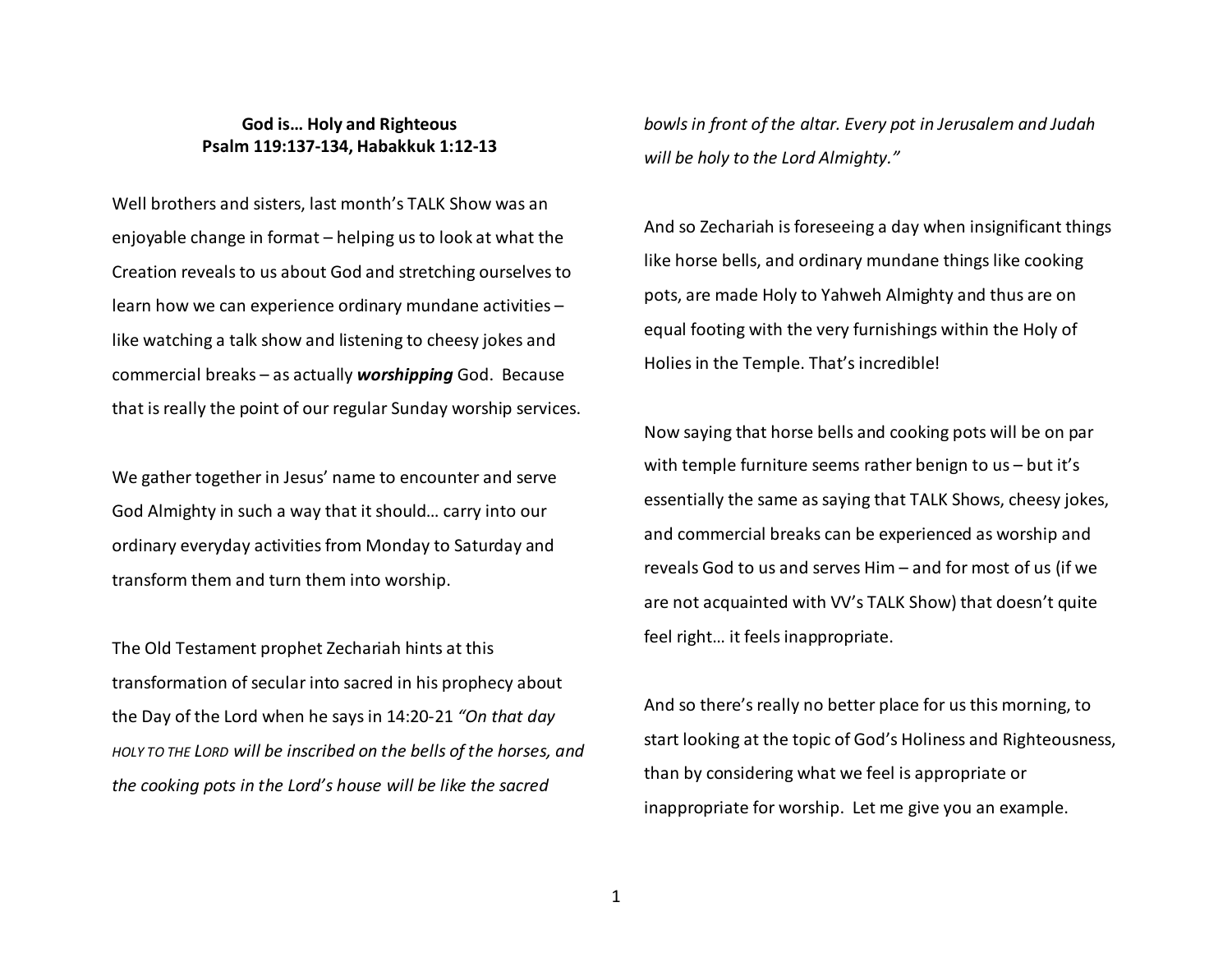A number of years ago now a couple of lovely ladies at Valleyview invited me to attend a concert with them on a Friday night and I was happy to accompany them and we all enjoyed an evening of country music and each other'scompany.

However – I brought my trusty decibel meter along with me to measure how loud the music was at this concert because these ladies were a bit concerned about how loud our band was playing during our worship services.

Now as it turned out, the Friday night concert was louder than our Sunday morning services and when I mentioned this the next time the concern about the volume level came up, one of them replied "*well that was a Friday night, this is Sunday morning!*"

Now, if we were to push the issue a bit further and explore why something is appropriate on a Friday night but not on a Sunday morning in worship, the usual explanation offered is that Sunday is the Lord's Day, God is holy and what we do in worship should reflect that holiness.

Which is correct – but the devil is in the definition of what it means to be "holy" isn't it?

And so the Church has had all sorts of arguments about what kinds of clothes we should wear in worship, or if its appropriate for men to wear a hat in church.

And we've had all sorts of arguments about whether it was appropriate to have guitars in church, and then drums in church… and some people get a bit uncomfortable when a guest speaker or musician comes to lead a service and they have a book or an album that they would like to sell after the service – is that conducting business in church?? Is that appropriate??

And maybe you weren't aware that there was also a fair bit of arguing that went on in the Church over whether it was appropriate to have pipe organs to accompany congregational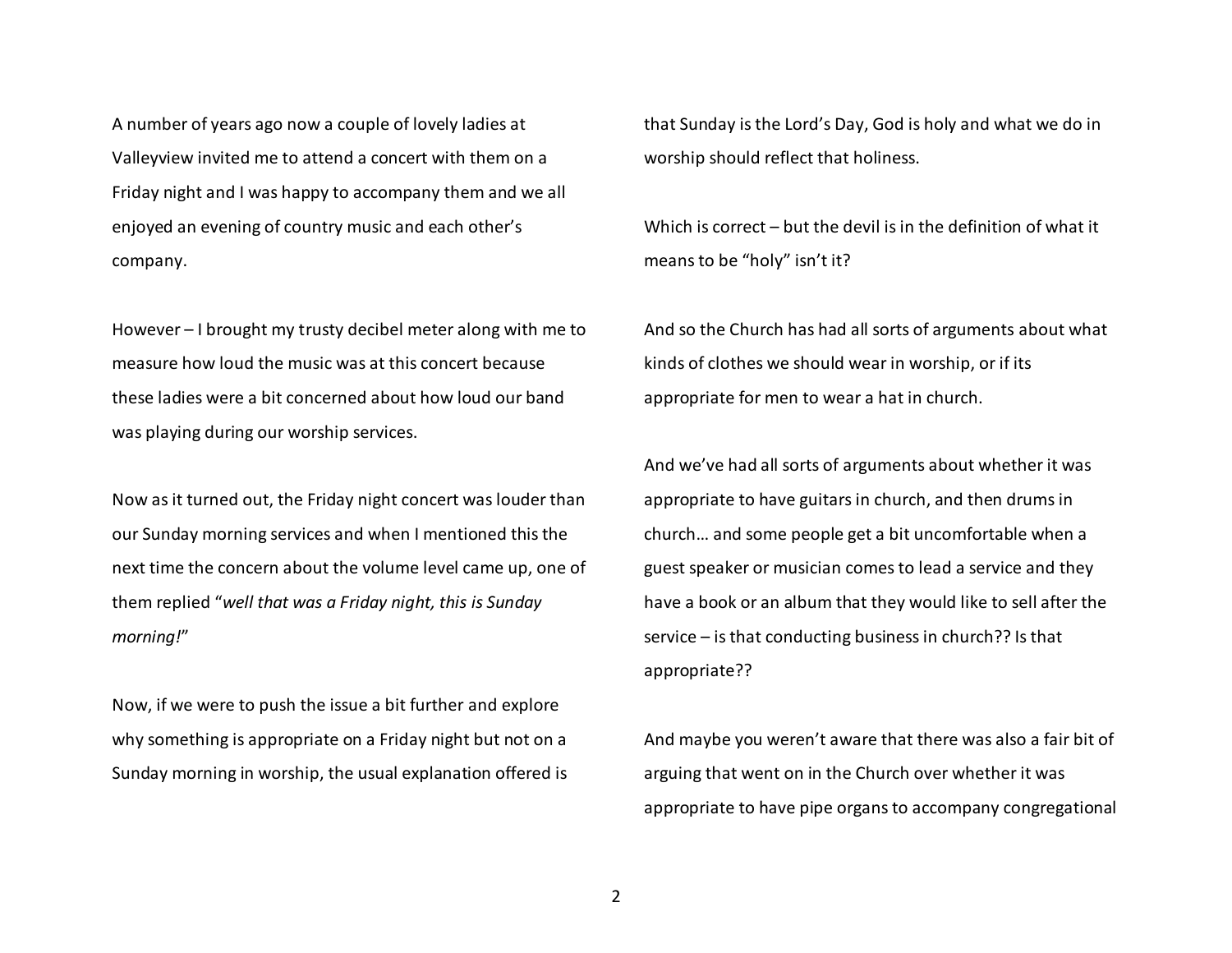singing and whether it was appropriate to conduct a service and have the scriptures available in the common language of the people... and not in Latin.

And all these arguments about what is appropriate for a worship service boil down to what people understand and believe it means that God is Holy.

And I suspect that if I were to ask someone to describe a worship service that is *specifically* focused on and reflects God's holiness, most people would describe it as very slow, solemn, austere, contemplative, and serious, that's the best way to reflect God's holiness.

And that is because we typically think of Holiness as some sort of divine quality that contrasts earthly qualities, like the spirit vs. body, or spiritual vs. physical, austere vs. enjoyable, or contemplative vs. making a joyful noise…

But as we have studied and learned what the scriptures reveal to us about God and his attributes thus far – it should be clear to us by now, that God's Holiness is not about spiritual vs. physical, or solemn and slow vs. upbeat and fun, or any the other items we that argue are appropriate or inappropriate for a worship service.

The primary meaning of Holiness is God's distinctiveness from what He has created; it is Creator as opposed to creature. God is set apart, separate, and distinct from His creation. That is what the word *Holy* means. As our scripture reading from Habakkuk 1:12 says *"Lord, are you not from everlasting? My God, my Holy One, you will never die."* This reflects God's uncreatedly infinite, eternal self-existence; and the fact that everything else that exists is not like Him – it all depends on God.

Now, this primary aspect of God's Holiness leads us into a secondary ethical or moral aspect of His Holiness that is very important for us to understand.

If we grasp that God is categorically distinct from what He has created, and created good, in the beginning – then how much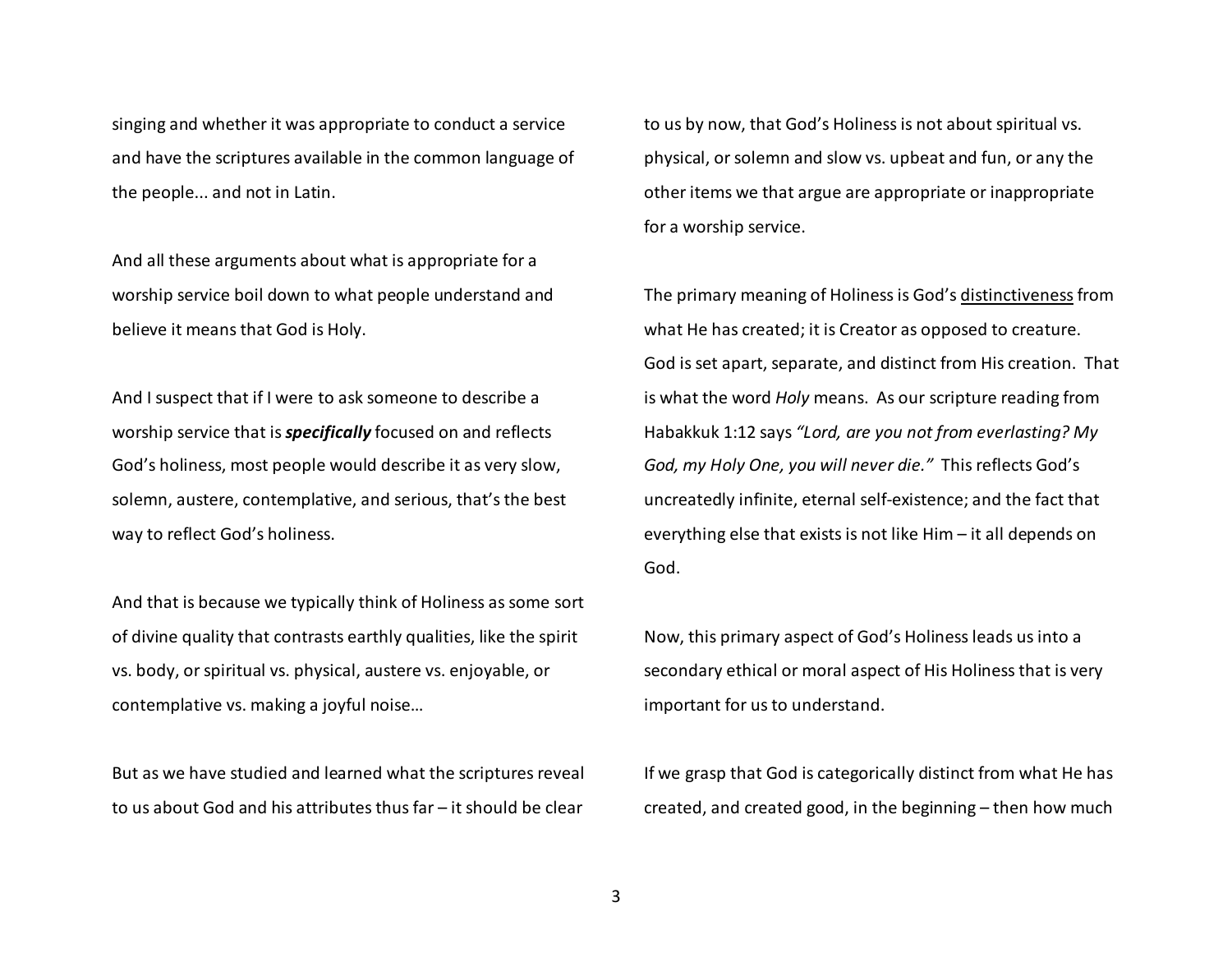more is God separate and distinct - *Holy* - from that which warps, twists, perverts and uses His good creation to rebel against Him. Thus, Habakkuk continues to speak of God vs. 13 saying *"Your eyes are too pure to look on evil; you cannottolerate wrongdoing."* 

So, the first aspect of God's Holiness is the Creator vs. Creature distinction, the second aspect of God's Holiness is His Righteousness vs. Sin.

And if our worship of God is going to reflect His Holiness, it has nothing to do with how loud or soft the music is or what style or genre of music is being played. Our worship is Holy when we do not to idolize anything in our worship services by acting or speaking or using it… as if it is able to cross that Holy gap between creature and Creator and connect us to God. Our worship is Holy when we worship in Jesus' name because only Jesus is able to connect us with God.

Now, there is a lot more that we could look at with regards to our worship and holiness and what we can and should do in

our worship services – but that is for another time. We need to stay focused on God's Holiness this morning, because its more important to learn about that first.

And learning about God's Holiness is taking us on a bit of a winding journey – it started out with worship, turned into a bit of a review of what we've already learned about God as Creator, avoided a detour on worship, and now God's Holiness is leading us into a deeper exploration of His Righteousness. So, yes – there are a few different terms and topics that are being touched on this morning – but just remember, it's all connected together by God's Holiness.

Now I don't know about you, but when I contemplate what makes God Holy and set apart from His creation as uncreated and eternal and infinite and so vastly different from myself – it kind of blows my mind and leaves me awestruck; and that's good – that's an appropriate response for us to God'stranscendence.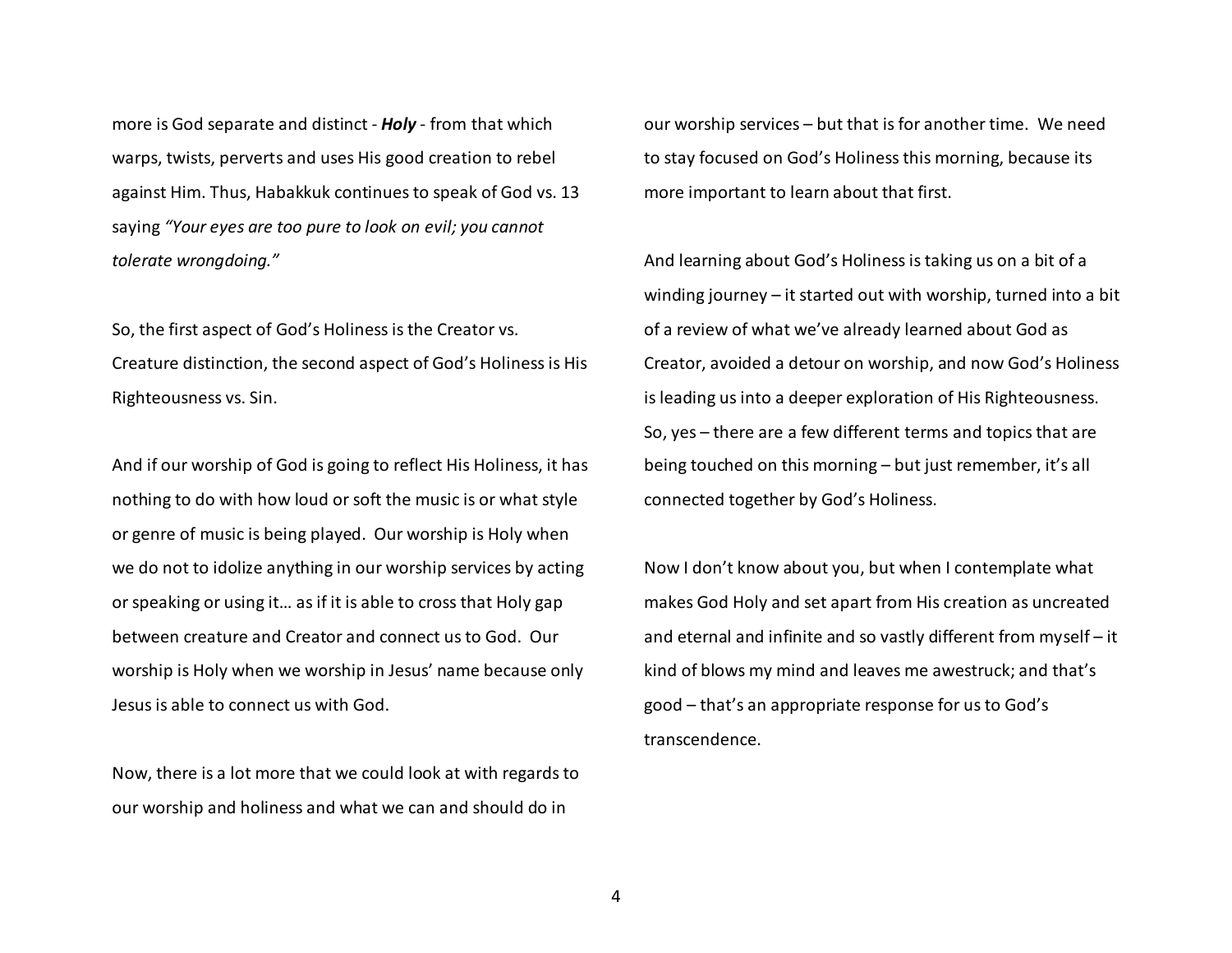But brothers and sisters, my prayer for us this morning is that coming to apprehend the second sense of God's Holiness that flows into His Righteousness, all of His pure, uncorrupted, perfect and faithful righteousness would give us a true reckoning of ourselves and we would see in comparison how we are un-righteous.

I'm praying the Holy Spirit would reveal to us how God's righteousness flows out of who He is in all of His Godly perfection and convict us that our unrighteousness stems from our treacherous, fickle, unfaithful sinful hearts.

Coming to realize this is like we are all still early digital picture, 2 megapixel resolution or an early flat screen TV and we are thinking – wow, this is pretty amazing! Look at this resolution and how clean and clear the lines are and how the colors are so vibrant. Man! this is something else this is amazing! But then we turn around and we see a digital pictures at 12 megapixels and a 60" 4K UHD HDR QLED curved screen TV and the resolution and clarity and detail and vibrancy of the color is beyond what we could imagine and what we thought was

simply amazing about ourselves just a second ago now instantly looks shabby and dull. You get what I'm saying??

Or maybe you are pretty accomplished in something, better than average at playing guitar, or football, drawing, dancing, or whatever – you're pretty good at it. And one day while you are doing what you do – you're jamming out playing guitar at a gig and Eddie Van Halen walks in and sits down to listen… you're playing basketball and you look up and notice Michael Jordon is watching you in the stands. You're doing some home renovations, putting up drywall, mudding and taping and painting and in walks Mike Holmes. Suddenly – you're nervous, you don't feel confident or all that accomplished anymore in the presence of these people.

And it doesn't even have to be someone famous does it – we all have that one person, who for whatever reason, just makes us feel insecure about ourselves, like we don't measure up or have what it takes and we ought to do better with who we are.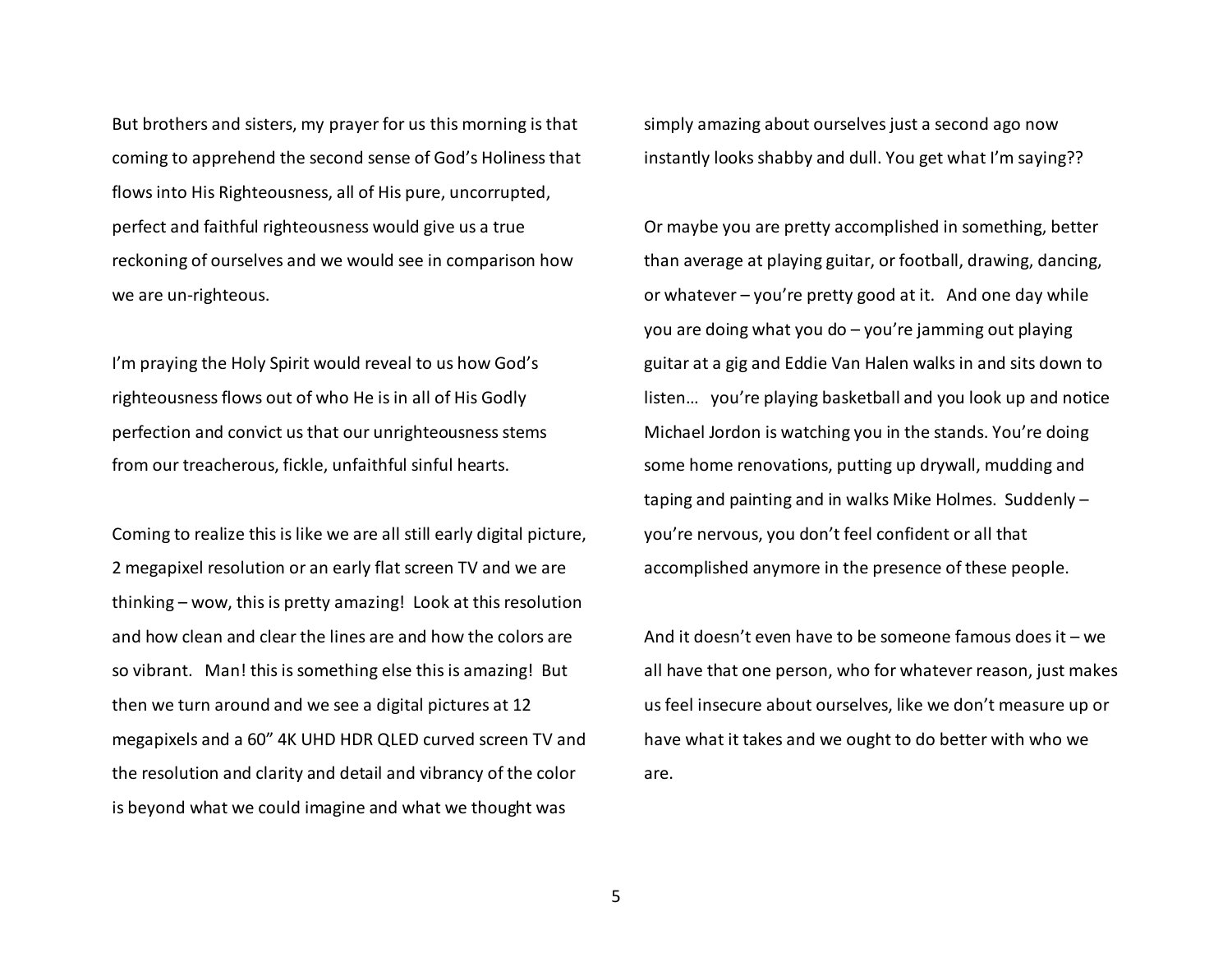These are not pleasant experiences – but brothers and sisters, if we truly apprehend God's Holy Righteousness, we cannot but see ourselves as unworthy by comparison and convicted for it.

Why? Well let's look at our second scripture reading this morning; Psalm 119:137-138, and it says *"You are righteous, Lord, and your laws are right. The statutes you have laid down are righteous; they are fully trustworthy."*

This verse, and many other verses in the scriptures highlight that righteousness is all about conforming to a standard, rigorously adhering to the Law – and if scripture tells us that God is righteous and His laws are righteous, then we can conclude that God has no problems in keeping His own Law. In fact, since there is nothing that exists outside of God, no source of power, or knowledge or standard of goodness, He himself is the source of whatever laws He puts into place.

So we can say that God's Law is God Himself – and God is absolutely perfectly righteous in living up to every bit of who He is! Its not just that God is fully consistent in his character – but He establishes a perfect morality, an ultimate ethical aspect as He is… obedient to Himself as He is Law.

And as God reveals Himself to us, we see this about Him – this righteousness to His own Law – and as we understand it, it becomes beautiful to us. We won't see it in a legalistic kind of way that we are so prone to connect with the Law because of what we see in the N.T. No – God is meticulously faithful to keeping His Law, His WORD, and its good.

This is why all throughout Ps 119 the writer is stating *"I delight in your law, l love your law"* Because the Psalmist knows that God's Law is God and God is beautiful in how He keeps His Law, how He is faithful to it – to Himself.

And thank goodness He is! Because every bit of our existence, of reality's existence depends on it! We've never had to deal with a situation like waking up to discover that uh-oh!! Physics isn't working this morning… I guess God didn't feel like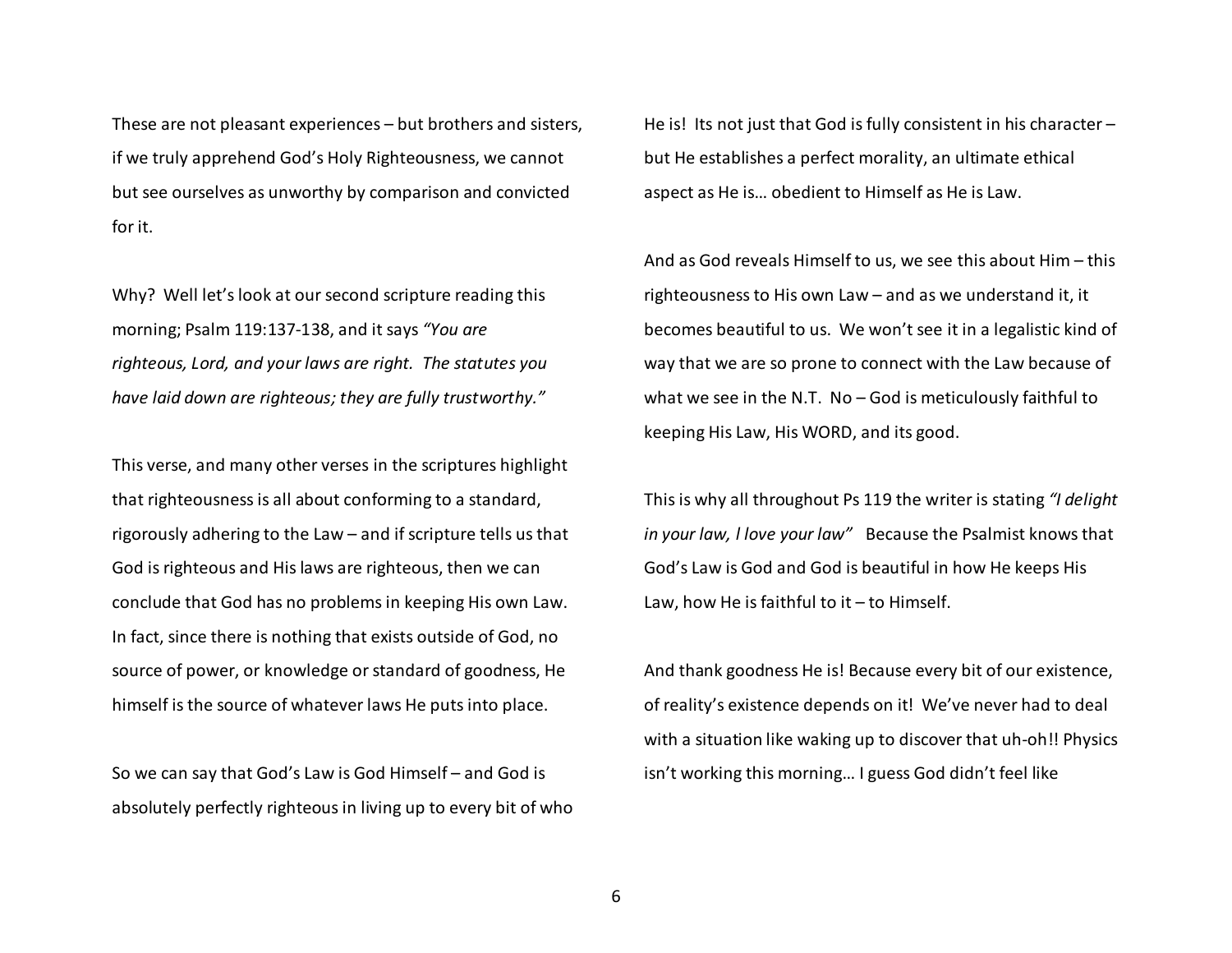keeping His Law, hopefully He'll change His mind and we'll be able to have gravity again soon! Preferably before breakfast??

But beyond the simple self-interested pragmatism that can make us thankful for God's righteousness, I pray my limited attempts to describe God's righteousness this morning will result in us being captivated by the beauty and the joy and the delight and the rightness that is revealed to us in God keeping His Law, being fully consistent in who He is, and being convicted by the moral perfection that is in His living up to being… God.

Do we not have a small taste of this ourselves when we are doing what we believe we are meant to do? When we boast – nothing but net - and then pull it off, swish! That satisfaction when we can make good on promises – being a man of my word. Even as sin twists and warps us, its still there, how else is it possible for Frank Sinatra to sing so passionately about living life consistently – even if it is all on his own terms - I did it my way.

May the Holy Spirit open our hearts to see this glorious truth about God and how good and amazing and awesome and convicting it is that He is Righteous.

And as this happens brothers and sisters, we are compelled to respond. If we are saved in Jesus Christ, we will begin to understand that our relationship with God was designed to be one where we respond in faithfulness to who God is, to His Law, just as He is faithful to Himself and His Law. And we do this we are being righteous and growing in righteousness.

We will experience our own joy and delight, and God's joy and delight, that we are living up to who He created us to be in His image, and also that we are responding appropriately to who He is in all His perfections, in all His Righteousness.

Let me give you a few more insights about God's righteousness and His Law that I pray the Holy Spirit will use to help us become attracted to Him, delight in His Law, be convicted of our unrighteousness, and set us up to put our faith in Christ's righteousness.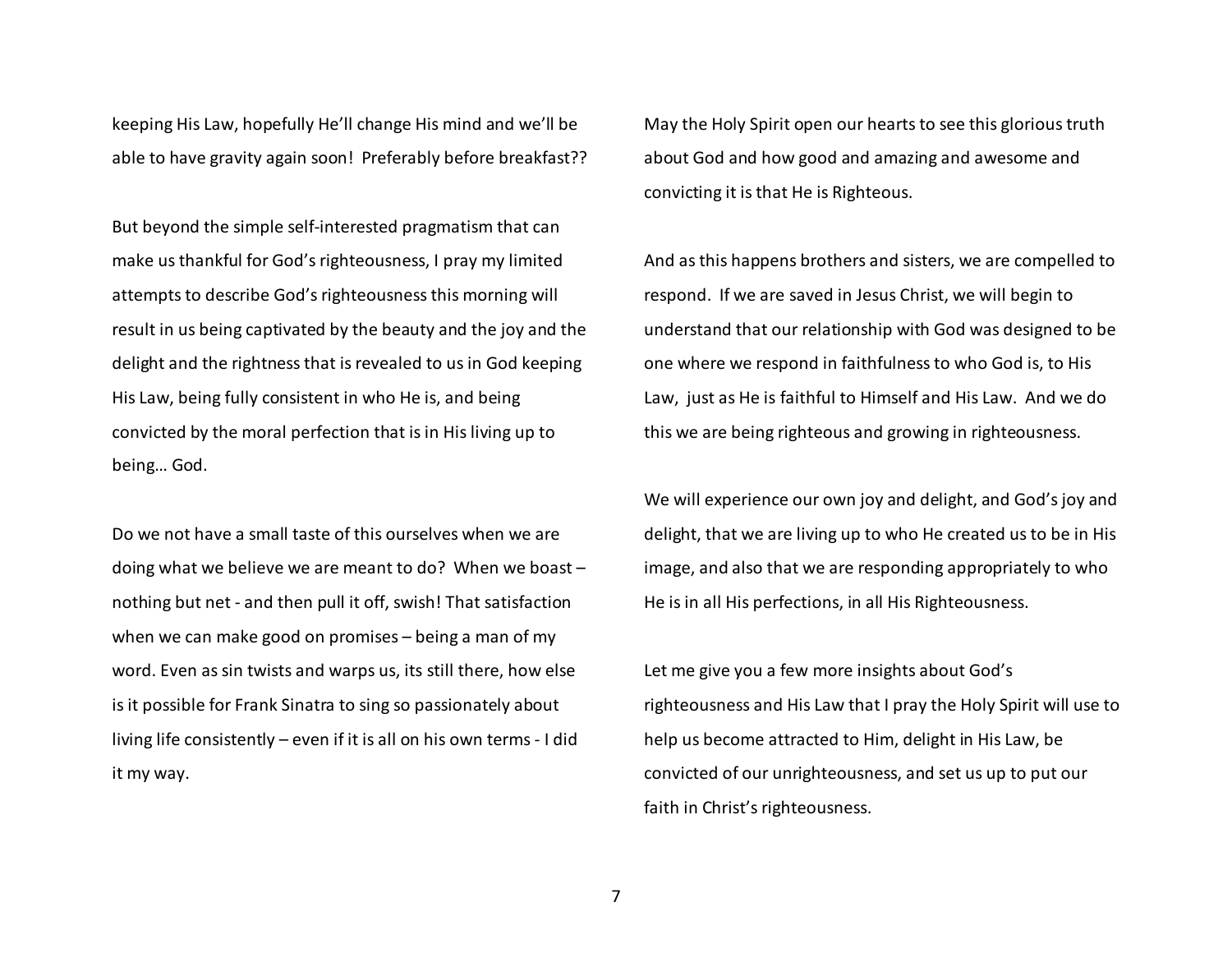Knowing God and delighting in His Law does not mean we have to be afraid that we will have a strict legalistic relationship with Him, which is impersonal and severe and scrupulous, especially if we are in Christ.

Think about what its like to play games and sports, there is fun, playfulness, creativity and so on – but it all takes place with in **the rules** of the game, right? Christ doesn't save us from God's Law – He sanctifies us so that His Law becomes a delight for us and we relate to Him in and through that Law.

And here's something else about God and His righteousness that can help us get away from the negative, legalistic view of the law and really embrace the Spirit of Ps 119 that loves God's law and delights in it.

Consider this… In His faithfulness to Himself… God's **Spirit** is always right. That is to say His Spirit wants, desires to be who God is and keep His Word. God's Spirit is always in accord with His Word. God's Spirit never degenerates into a different spirit that resents His Word, feels constricted by His Law, and

tries to find loopholes to get around it to pursue a different goal than what His Law points to  $-$  or grudgingly fulfils it merely as a duty or obligation. We're like that because of sin, but God is not.

Brothers and sisters, if we think God's Law is something Jesus frees us from, that it's negative, that its just so many rules, it's legalistic and a burden we can't live up to and so on – that only reflects who we really are in contrast to God'srighteousness. That just reveals our un-righteousness.

 Let's go back to our example of games and sports. When both participants in a game have a "sporting" spirit – the rules are helpful and great and facilitate the game, but when one or both participants have a bad spirit, it changes things doesn't it. Even if they follow the rules something is different isn't it, and the game is no longer pleasant or sporting. So whatever negative perception or experiences we have with God's Law… it doesn't come from God, or from His Law – it comes from our own un-righteousness, because our spirit is not right, our spirit is affected by Sin – and the Law only points that out.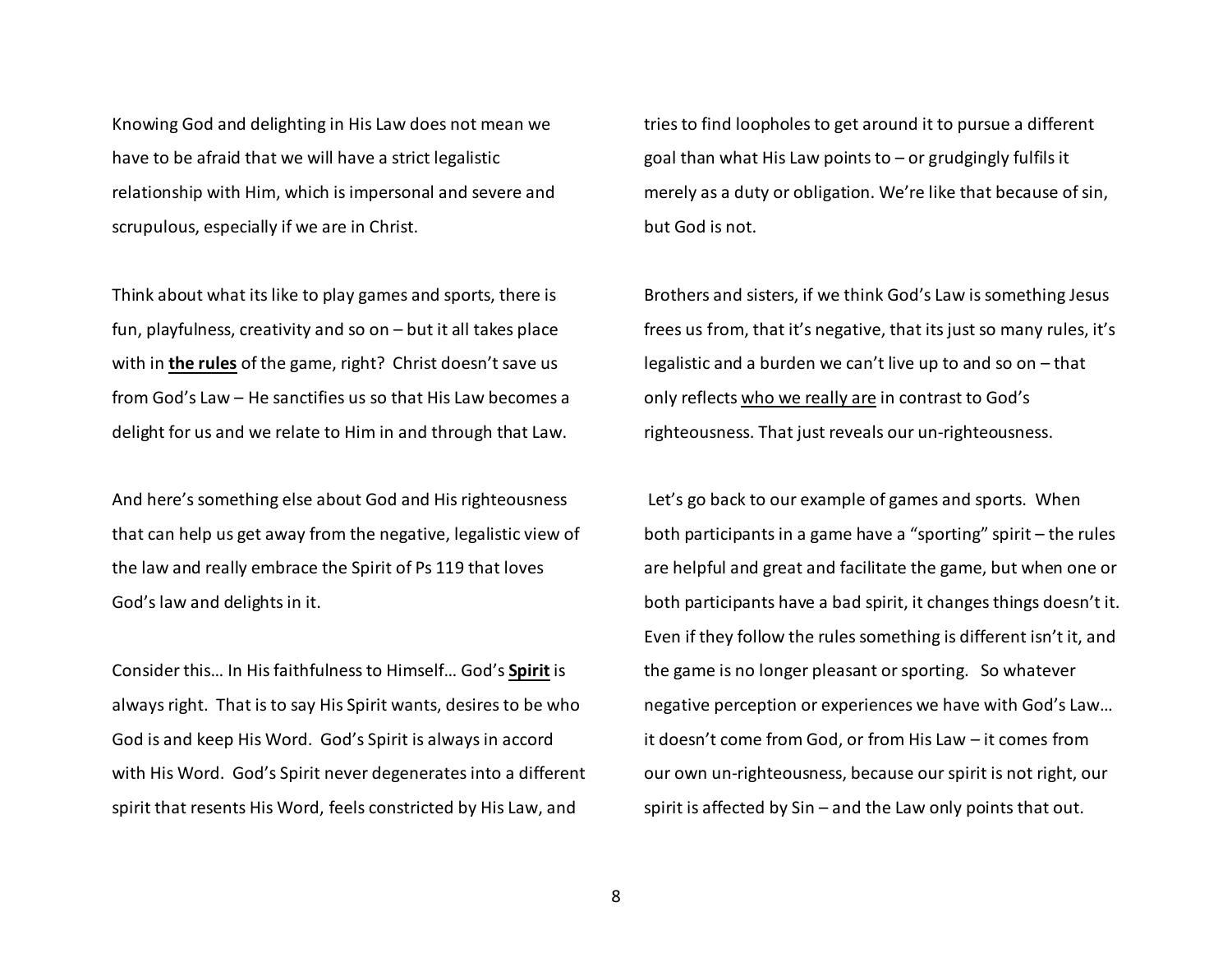Our sinful spirit that wants to place ourselves on par with being God – at least in the capacity to be the Law unto ourselves and be self-determining as God is. I did it my way. And thus our un-righteousness is a rightness that comes from our self, it is self-righteousness.

But even in our self-righteousness we are betrayed by our fickleness and unfaithfulness. We can't even keep to our own self-determined standards can we… when we are 18 we're hard-core, gangsta for life!! when we are 25 we're married settled down with kids and mini-van. When we're 55 we're having a mid-life crisis and breaking our marriage vows, not to mention all the new year's resolutions we've failed to keep.

Even without sin in the picture, by our very created nature as humans who are born, and grow, and learn and mature it is impossible for us to be fully consistent and perfect in who we are like an eternal, infinite, self-existing God who always was, is, and will be.

Brothers and sisters, are you starting to see God's amazing righteousness in such a way that it is exposing your own unrighteousness? I'm praying that it would be so.

We can't receive a true revelation of who God is without having it change how we see ourselves by comparison – and in the case of God's righteousness – by conviction. This is why the Psalmist writes in 119:141 *"Though I am lowly and despised…"* He is convicted of where He stands before God, before God's Law in his own un-righteousness.

But here's the good news, a true revelation of God, true apprehension of who God is overcomes our sinful tendency to despair in our un-righteousness. Even though the psalmist is lowly and despised his next words are *"I do not forget your precepts."*

Why? Because the beauty of God revealed to us in His own perfect obedience to Himself, gives hope because God's Law reveals that He fully obedient to His promise to forgive our sin.